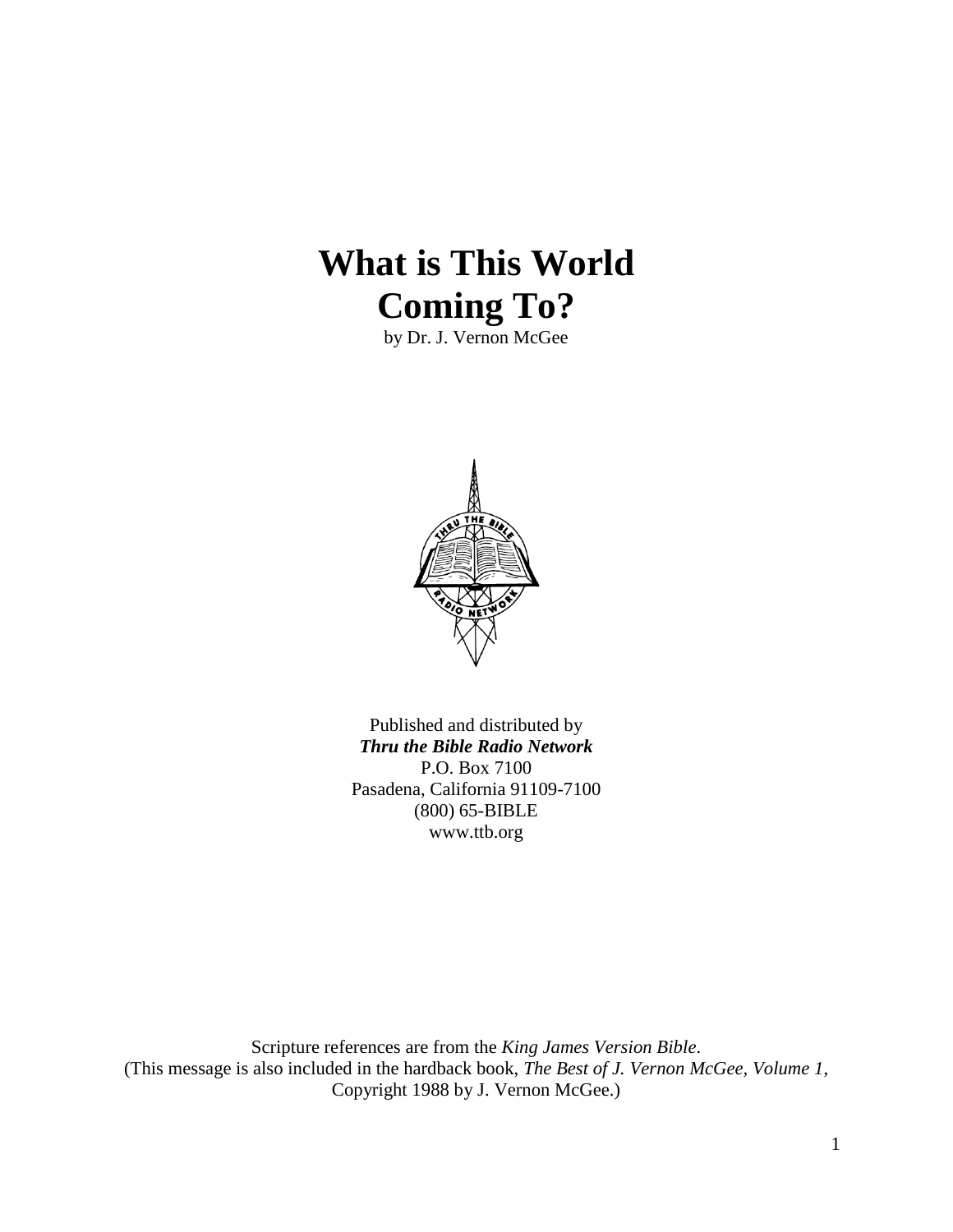*Why do the heathen rage, and the people imagine a vain thing? The kings of the earth set themselves, and the rulers take counsel together, against the LORD, and against his anointed saying, Let us break their bands asunder, and their cords from us. He that sitteth in the heavens shall laugh: the Lord shall have them in derision. Then shall he speak unto them in his wrath, and vex them in his sore displeasure. Yet have I set my king upon my holy hill of Zion. I will declare the decree: the LORD hath said unto me, Thou art my Son; this day have I begotten thee. Ask of me, and I shall give thee the heathen for thine inheritance, and the uttermost parts of the earth for thy possession. Thou shalt break them with a rod of iron; thou shalt dash them in pieces like a potter's vessel. Be wise now therefore, O ye kings: be instructed, ye judges of the earth. Serve the LORD with fear, and rejoice with trembling. Kiss the Son, lest he be angry, and ye perish from the way, when his wrath is kindled but a little. Blessed are all they that put their trust in him.* (Psalm 2)

I like to think of the second psalm as a television program.

Several years ago, in fact, when television was in its infancy, we had a program in southern California. Since we were inexperienced with this new medium of communication, we asked a couple of Christian friends who were professionals in the field to advise us. They met with us and gave us some valuable advice.

One of the things they recommended was to use not just one camera but two cameras, because we couldn"t have a smooth program with only one. Well, television has come a long way since those days. I notice some of the programs today have as many as five to seven cameras. But it was new then. We turned that over in our minds, especially after we found that the extra camera would cost \$250 for thirty minutes each week. I"m Scottish, and I want to tell you, I thought that one over a long time before I decided to do it. But we found that it was very much worthwhile because you do need more than one camera.

When we come to the second psalm, we find that the Spirit of God used two cameras in a dramatic way beyond the imagination of man. One camera is in heaven, and the other camera is on earth. First the camera on earth comes on, and when it does, we hear the voices of the masses. We hear little man speaking his little piece and playing his part – as Shakespeare puts it, "A poor player that struts and frets his hour upon the stage" of life. Little man. Then the camera on earth goes off, the camera in heaven comes on, and we hear God the Father speak. After He speaks, the camera shifts to His right hand, and God the Son speaks and has His part. Then the camera in heaven goes off, the camera on earth comes on again, and God the Holy Spirit has the last word.

#### **Camera Focus: Mankind**

Now let's watch this presentation. First the camera on earth comes on, and we see mankind. They are put before us here in the first verse with this question: "Why do the heathen [Gentiles] rage, and the people [Jews] imagine a vain thing?"

The word vain here means "empty." It means that this which has so enraged the Gentiles and which has brought together mankind in a great mass movement, a great protest movement, will never be fulfilled, will never be accomplished. It is an empty, futile thing that has brought mankind together. Well, what is it? "The kings of the earth set themselves [these are the political rulers], and the rulers take counsel together [these are the religious rulers]." Not only do you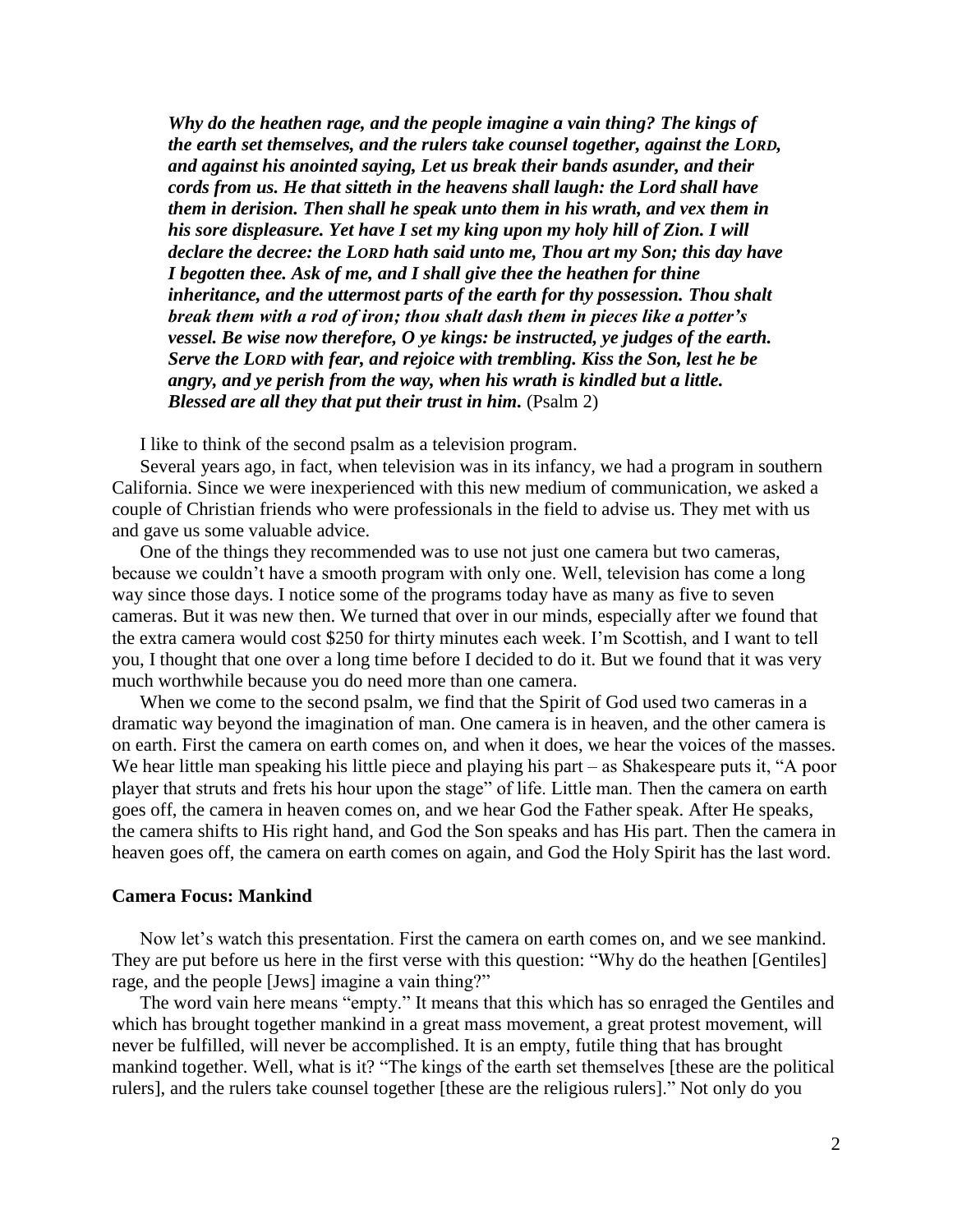have the masses of mankind in this protest movement, but also the establishment has joined in with it. Here are the rulers, both religious and political, joining together.

Now what is it they are protesting? Whom are they against? "Against the LORD, and against his anointed." The word *anointed* here means "Messiah." That is what it is in Hebrew. When the word is brought over in the Greek New Testament, it is *Christos*, and in English *Christ*. Here is a great worldwide movement that is against God and against Christ.

Now when did this movement begin? Scripture lets us know about this. Over in the fourth chapter of the book of Acts, when the first persecution broke out against the church, we"re told that the apostles Peter and John, after they had been threatened, returned to the church to give their report. "And when they [the church] heard that, they lifted up their voice to God with one accord, and said, Lord, thou art God" (v. 24).

We need to pause here just a moment because this is one of the things the church is not sure about today: "Lord, thou art God." Many people are not sure He is God. They wonder. The early church here in the book of Acts had no misgivings or questions. Listen to them pray:

## *Lord, thou art God, which hast made heaven, and earth, and the sea, and all that in them is: who by the mouth of thy servant David hast said, Why did the heathen rage, and the people imagine vain things?* (Acts 4:24, 25)

As you can see, they are quoting Psalm 2. "The kings of the earth stood up, and the rulers were gathered together against the Lord, and against his Christ." Now this is the Holy Spirit's interpretation: "For of a truth against thy holy child Jesus, whom thou hast anointed, both Herod, and Pontius Pilate, with the Gentiles, and the people of Israel, were gathered together" (Acts 4:24, 26, 27).

Here is this movement beginning, we are told by the Holy Spirit, back yonder when Pilate joined with the religious rulers and Herod in order to put Jesus to death. This is a movement against God and Christ that has been snowballing as it has come down through the centuries, and it will break out finally in a worldwide revolution against God and against Christ.

Now somebody says to me, "You really don"t think the world is moving in that direction, do you?" May I say to you, I think it is. Someone comes to me and asks, "Dr. McGee, do you think the world is getting better?" I say, "Yes, I do." Somebody else comes and says, "Dr. McGee, don"t you think the world is getting worse?" I say, "Yes, I do." "Well," you may say, "what in the world are you trying to do? Go with both crowds?" No. Both are true. That is the same thing the Lord Jesus said in His parable of the tares (see Matthew 13:24-39). The Lord Jesus said that He Himself is the sower and that He is sowing seed in the world. Then He said an enemy came in and sowed tares. The servants wanted to go in and pull up the tares.

When I entered the ministry that is what I wanted to do. I was the best puller-upper of tares you"ve seen. But I soon found out that we"re not called to pull up tares. (I sure found that out the hard way!) That is the reason I don't try to straighten out anybody else. I'm having enough trouble with Vernon McGee, so I don"t worry about the others. That is God"s business. But what He said was that the wheat is growing, the tares are growing, they are both growing together; and He will do the separating. He will take care of that.

Today the good is growing. Did you know that there is more Bible teaching going out today than in any period in the history of the world? We brag about the radio stations that carry our Bible study, but others have been giving out the Word lots longer than we have. Across the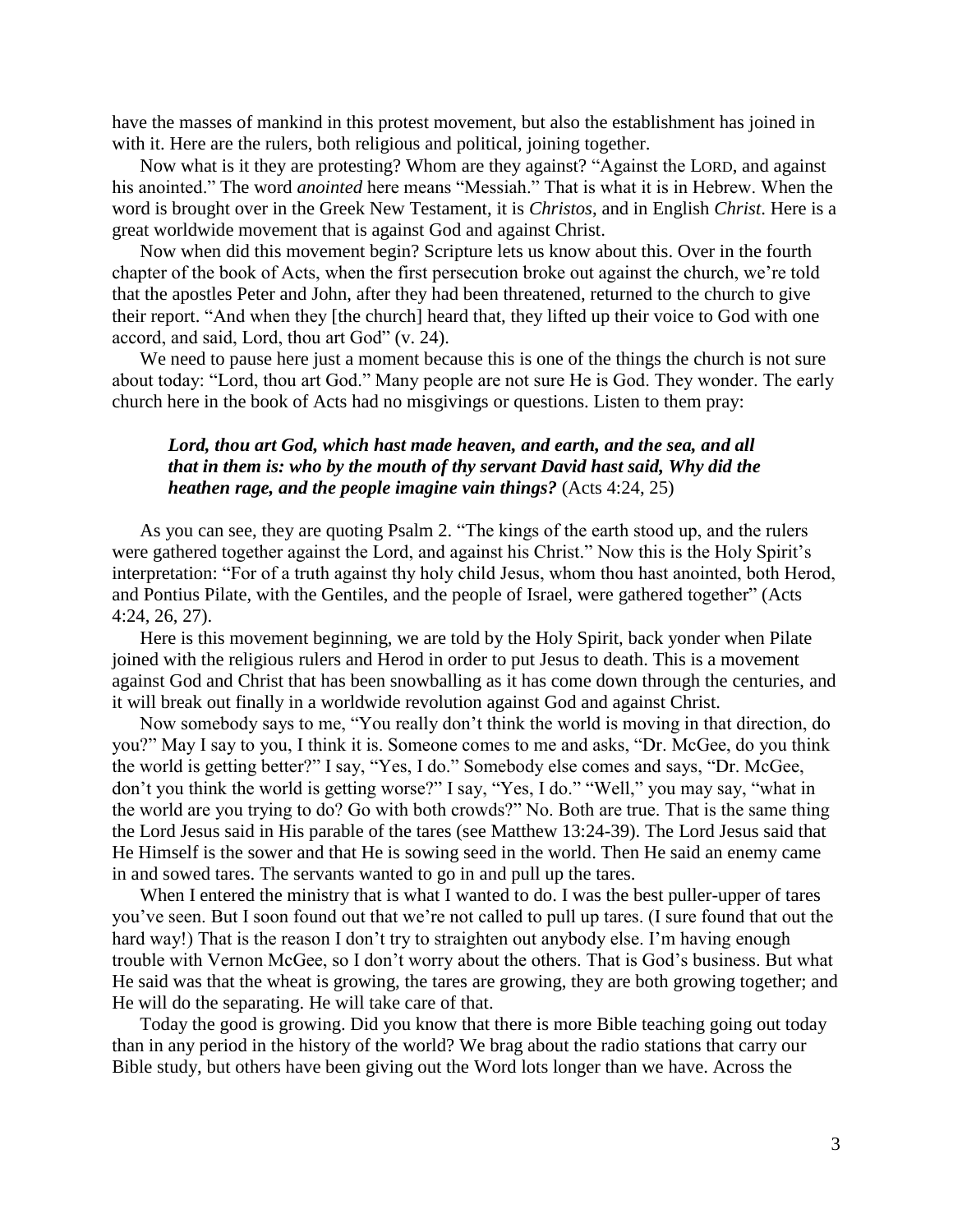world are many radio stations that are dedicated to the ministry of broadcasting the Word of God. The Word is going out today through many more avenues than it has ever gone out before.

The wheat is growing. But I want to tell you, brother, the tares are growing also. Evil is growing. There is an opposition against God and Christ today that is unbelievable. I could give you many incidents of the enmity that I"ve encountered. For example, I spoke at the funeral service of Audie Murphy. His wife, Pam, is a marvelous, wonderful Christian. She sent word to me before the funeral service to encourage me. She said, "You will be in enemy territory today." Believe me, I was. That Hollywood crowd resisted. Oh, how they hated it. They did not want to hear it. There is an enmity against the Word of God today.

Somebody says, "I just can't quite buy that. I believe that over there on the other side of the Iron Curtain atheism is growing, but not on this side." Well, it is growing on the other side, and it is rather amazing. Did you know that you and I have seen in our lifetime (those of you who are as old as I am) a nation appear whose basic philosophy, basic political economy, is atheism? There has been nothing like that in the past. No nation of the ancient world, that great pagan world of the past, was atheistic. Not one.

Somebody says, "I thought they were." No, they were the opposite. They were polytheistic. They worshipped many gods. None was atheistic. You see, they were too close to the mooring mast of revelation. Noah knew a man who knew Adam. When you are that close to it, you do not deny God. In Noah's day the world was filled with violence, but there wasn't an atheist in the crowd. When God gave the Ten Commandments He didn"t give any one of them against atheism. He gave two against polytheism:

## *Thou shalt have no other gods before me. Thou shalt not make unto thee any graven image, or any likeness of any thing that is in heaven above, or that is in the earth beneath, or that is in the water under the earth.* (Exodus 20:3, 4)

He gave these two commandments against polytheism, none against atheism. Why? There were no atheists.

Now when you get to the time of David, you meet atheists, and there were a great many atheists by that time. David labels them, though. He says, "The fool hath said in his heart, There is no God" (Psalm 14:1). The word *fool* in the Hebrew means "insane." The insane, the nutty individual, is the one who is the atheist. Of course, he may be a Ph.D. in a university, but he"s a nutty individual. The Bible says he is insane. It is insane for a man to say there is no God. A friend of mine had a marvelous ministry with atheists. He was in a crowd one day where a bigmouthed fellow was saying, "I do not believe there is a God. I think that when man dies, he's just like a dog. He dies and that's it." This friend of mine, a very courteous man, said, "Did I understand you to say that you don"t believe there is a God?"

"Yes."

"Are you an atheist?"

"Yes"

"Well, I have a question to ask you. The Bible says that the fool, the insane, is the one who says there is no God. Now either you were insincere when you made the statement, you didn"t really mean it, or else you're insane. Would you tell me which way it is?"

It has to be one way or the other when a man says there is no God. But, you see, we"ve come a long way since David"s day!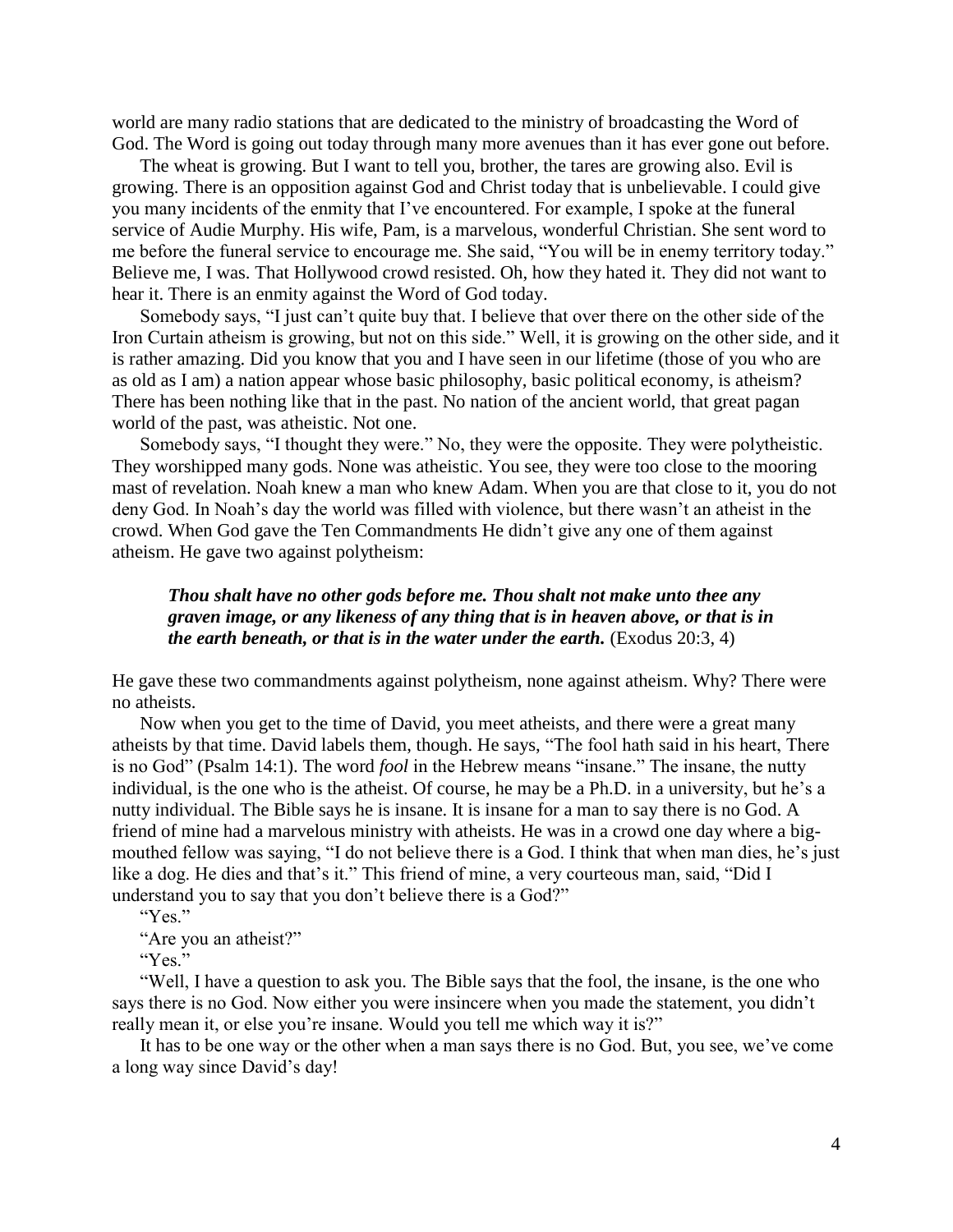There is, I believe, as much opposition to Jesus Christ on this side of the Iron Curtain as there is on the other side of the Iron Curtain today. I believe that with all my heart. There is opposition against Jesus Christ. Somebody says, "Wait a minute. I hear many talk about Jesus and how wonderful Jesus is." Have you ever stopped to think that the Jesus of liberalism, the Jesus the world thinks of, actually never lived? The Jesus of the Bible and the Jesus of liberalism are two different individuals. And the Jesus of liberalism never lived at all.

Let me give you an example of what I mean. For many years when I was a pastor in downtown Los Angeles the leading liberal in this country pastored a church nearby. Actually I had great respect for him because he was one liberal who was honest. For instance, he would just come out flatfooted and say he did not believe in the virgin birth. And if you don"t believe it, I"d like for you to say it and not beat around the bush. He had a question and answer program on radio; I had a question and answer program on radio. And listeners would feed questions to both of us to set us in opposition. Every year we went through that same little ritual during the Christmas season. I always enjoyed it. So one time we both were invited to a banquet, and (I think it was done purposely) we were seated together. I got there first and sat down. I saw his name there. In a minute he came in. I felt somebody put his arm around me and say, "You know, Brother McGee, you and I ought to be much closer together. We preach the same Jesus," and he sat down. I said to him, "Are you sure we preach the same Jesus?"

"Oh, don"t we?"

"I don"t think so. Let me ask you some questions. Was the Jesus you preach virgin born?" "Of course not."

"Well, the one I preach is virgin born. The Jesus you preach – did He perform miracles?" "I do not believe in miracles."

"Well, the Jesus I preach performed miracles. The Jesus you preach – did He die on a cross for the sins of the world?"

"Of course He died on a cross, but not for the sins of the world."

"The Jesus I preach died a substitutionary, vicarious death for the sins of man. Do you believe that Jesus rose bodily?"

"Oh, no, of course not."

"Obvious then, you and I are not preaching about the same Jesus. Now I want to ask you a question." You see, these liberal men have called some of us fundamentalists "intellectual obscurantists." (Now whatever that is, it"s terrible!) So I said to him, "Look, what are the documents or where are the documents for the Jesus you preach?" He laughed, just laughed and passed it off.

"Of course we don"t have any."

"Now isn't that interesting. We have documents for the Jesus we preach, and you don't – yet you call *us* intellectual obscurantists. I"d like to know who *is* an intellectual obscurantist!"

May I say to you, my friend, the Jesus that the world believes in today doesn't even exist. He never lived. The Jesus we preach is the Jesus of the Bible, and that is the One against whom there is opposition in the world. There is a tremendous build-up, a mighty crescendo of opposition against God and against Christ in this day in which we live.

Now how does it manifest itself? Exactly as He said it would. Notice again the second psalm. Hear what the heathen are saying: "Let us break their bands asunder, and cast away their cords from us." What are some of the bands God has put on the human family? Marriage is one. God has made marriage for the welfare of mankind. Whether you are a Christian or not, God has given marriage to mankind. Today they not only *want* to get rid of it, they *are* getting rid of it.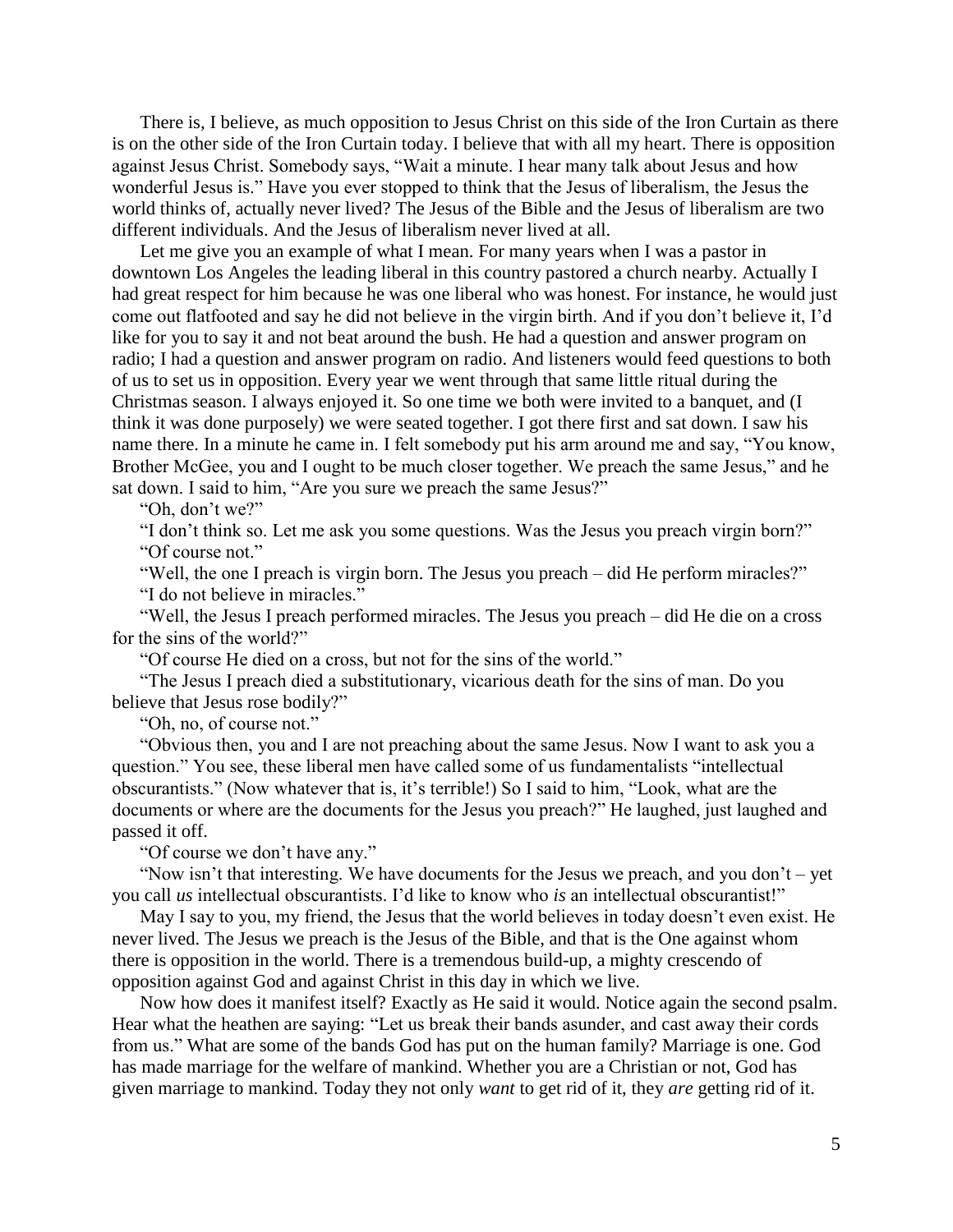I was rather shocked several years ago. I"m a square. I"m not really keeping up with it today, so I don"t follow along in the way they are going in this modern thinking relative to God, relative to man, and relative to the Word of God. So I was startled at a young people"s conference when the sweetest little girl got up in our question and answer period and said, "Dr. McGee, why does a young couple have to get married if they love each other? Why can't they just start living together?" God gave marriage, and God intends for it to be followed. But they say, "Let"s break their bands asunder."

Also, "Let's cast away their cords from us." The Ten Commandments are cords. When somebody accuses me of saying that we don"t need the Ten Commandments, they are wrong. We are not saved by keeping them  $-$  I tried it, and it won't work  $-$  but I'll say this: God gave them, and He gave them to protect mankind. They are thrown out the door today, and right now we are experiencing lawlessness in this country because of the fact that crime is not being punished.

There has been a terrible toll of lives that would not have been sacrificed had laws been enforced. You see, we are living in a day when the prevailing philosophy is, "Let us break their bands asunder, let's cast away their cords from us. We want to be free and do as we please." God says we can't make it that way. It won't work. We've got old evil natures that need to be restrained. But mankind is moving toward getting rid of all restraints today.

It is disturbing as we look at this world in which we are living. In the political world there is confusion. In the moral realm there is corruption. In the spiritual sphere there is compromise and indifference. And in the social sphere there is comfort. This affluent society never had it so easy, and the goal is to make it more easy. We are living in that kind of a day. It is disturbing, and I"ll be honest with you, I do worry about it a little.

#### **Camera Focus: God the Father**

The question arises, how does God feel about this? Do you suppose that God as He looks down at this little earth has moved over to the edge of His throne, is biting His fingernails, and saying, "Oh, my, look down there. They"ve slipped away from Me completely"? Is there that kind of disturbance today in heaven? Of course not. May I say to you, there is perfect calm around the throne of God. God is not disturbed today. God is not biting His fingernails. He has not developed an ulcer. God is going on with His plan and program.

Notice now the fourth verse of the second psalm. The camera on earth goes off; the camera in heaven comes on: "He that sitteth in the heavens shall laugh: the Lord shall have them in derision." What kind of laughter is this? Let me say at the outset that it is not the laughter of humor. He is not being funny.

Do not misunderstand me – there is humor in the Bible. The devil has really hit a home run by making people think that going to church is quite an ordeal. We are living in a day when folk think you can"t have fun in church. I think the Bible is full of humor. Those of you who study with us through the Bible know we find a lot of it. There used to be a dear maiden lady at a church I served who never found any humor in the Bible. When I gave a message which cited some humorous incident, she used to come down, shake a bony finger under my nose, and say, "Dr. McGee, you are being irreverent to find humor in the Bible." I said to her, "Don"t you wish you could?" She's gone now to be with the Lord, and I certainly hope she's had a good laugh since she has been there, because she has gone to the place where she can have a good time. She needs to have a good time – she never had one down here. There are too many Christians like that today. My friend, it is going to be thrilling to be with Him some day. We"re going to have a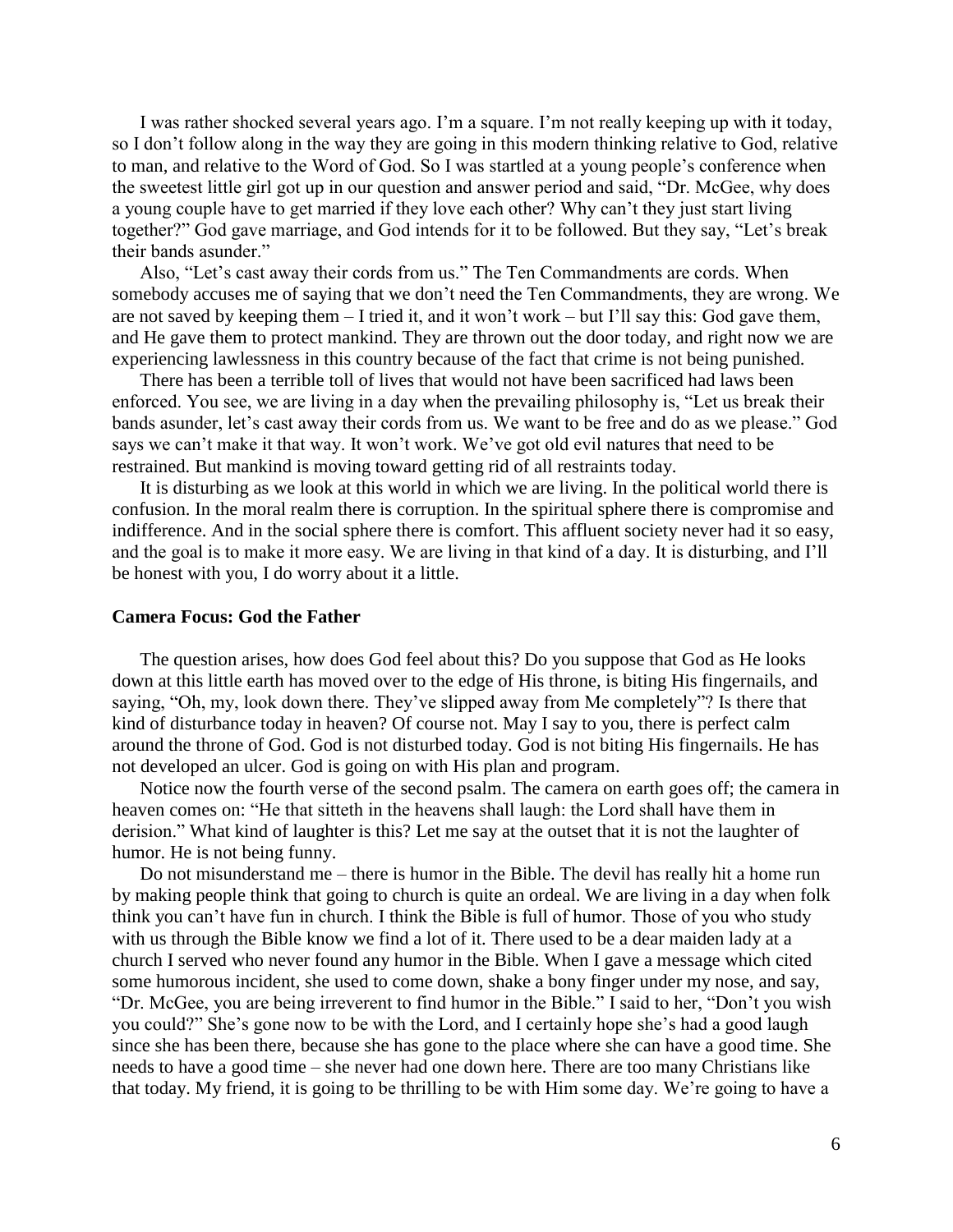wonderful time with Him. It's going to be fun, and I'm looking forward to that. God has a sense of humor, and there is humor in His Word.

By the way, have you ever gone to a zoo with the thought of God"s humor in mind? Look at the animals He has made. He had to have a sense of humor to make some of them as He"s made them. God has a sense of humor. And if you still doubt me, stand on a busy street corner and watch the folk go by. My friend, God has a sense of humor! Then if you still have doubts, close the door to your room and look in the mirror, and you"ll see what I mean. God has a sense of humor. He made the lot of us, my friend.

However, God"s laughter in the second psalm is not that of humor. "He that sitteth in the heavens shall laugh." What is it? Well, look at it from God's viewpoint – little man down there parading up and down, shaking his midget fist in heaven"s face and saying, "Come on out and fight me! I'm against You." God looks down at the puny little creature. It's utterly preposterous. It is so ridiculous! He looks down and laughs. "He that sitteth in the heavens shall laugh: the Lord shall have them in derision."

My friend, it is insane to oppose the living and true God! A man must be mad who would do a thing like that. "Then shall he speak unto them in his wrath, and vex them in his sore displeasure" (v. 5). This is the judgment that is coming upon this earth.

God is going forward to the accomplishment of His purpose. What little man does down here won"t deter Him, detour Him, or defer Him at all. God did not read something in the morning paper that He didn"t already know about. There is nothing that has surprised Him at all. He is moving according to His purpose. He has, I believe, a twofold purpose in this world. I think He has a heavenly purpose; I think He has an earthly purpose. Right now He is working on His heavenly purpose. The writer to the Hebrews (in 2:10) expresses this: He is "bringing many sons unto glory." God today is calling out of this world a people to His name. That is His present purpose.

However, God has another purpose, and it is stated here: "Yet have I set my king upon my holy hill of Zion" (v. 6). God is moving forward today undeviatingly, unhesitatingly, uncompromisingly to the establishment of that throne on which Jesus Christ will sit on this earth. When I hear folk say, "If the Lord delay His coming." Where in the world did that get in? He is not delaying anything. He is going to come on schedule, His schedule, not mine, because I don"t know when He is coming. He is running on schedule and nothing will stop Him; nothing can cause Him to change His plan.

#### **Camera Focus: God the Son**

Now the camera in heaven shifts to God the Son on His right hand. "I will declare the decree…" Those of you who have studied theology know that the Lord Jesus executes all the decrees of God. "I will declare the decree: the LORD hath said unto me, Thou art my Son; this day have I begotten thee" (v. 7).

This is a verse that the Jehovah Witnesses use a great deal. I wish they would listen long enough to find out what it means. It would help them to find it has no reference to the birth of the Lord Jesus Christ, which they would see if only they would turn to the New Testament and let the Spirit of God interpret. This verse was quoted by the apostle Paul when he preached in Antioch of Pisidia. This is, I believe, one of his greatest sermons, and he is talking about the resurrection of Jesus Christ: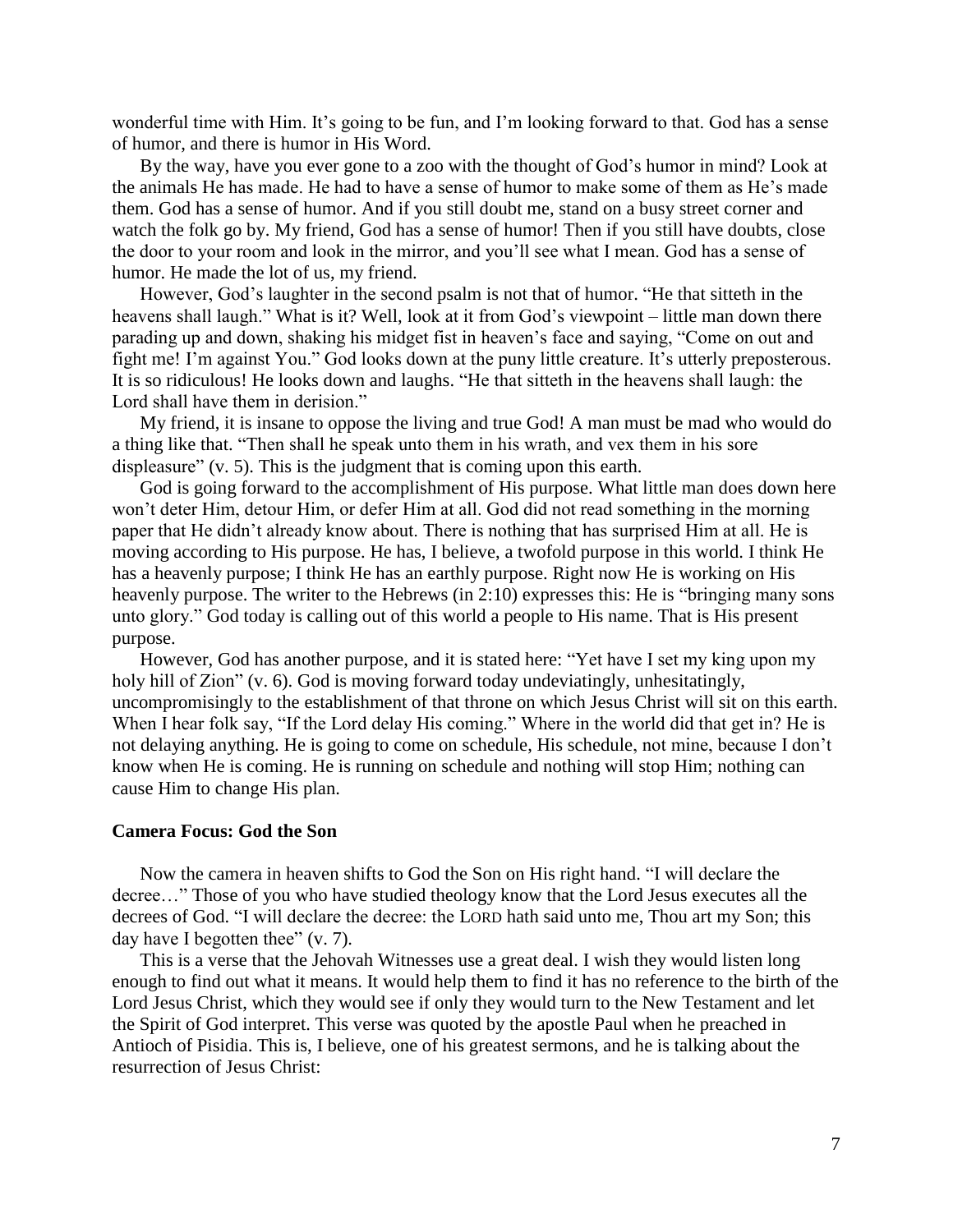### *God hath fulfilled the same unto us their children, in that he hath raised up Jesus again; as it is also written in the second psalm, Thou art my Son, this day have I begotten thee.* (Acts 13:33)

The reference in the second psalm is not to the birth of Jesus. He never was begotten in the sense of having a beginning. He is the eternal Son of God, and God the Father is the eternal Father. They had no beginning; they were this throughout eternity. This is their position in the Trinity. It hasn't anything to do with someone being born, but it does have something to do with someone being begotten from the dead. It has to do with resurrection. I"m afraid the Jehovah Witnesses have not heard this, but they could find with a little honest searching that the New Testament makes it very clear Jesus Christ is not a creature. He is the theanthropic person. He is the Godman. Psalm 2:7 sustains this doctrine.

God the Father continues: "Ask of me, and I shall give thee the heathen for thine inheritance, and the uttermost parts of the earth for thy possession" (v. 8). The scepter of this universe will be held by a Man with nail-pierced hands. He is the One who is yet to rule.

This verse is often used in missionary conferences. I suppose I have heard a dozen sermons on missions using this verse of Scripture – and probably you have too. But it ought never to go to a missionary conference. It hasn"t anything to do with missions. I remember listening to a graduate of Union Theological Seminary in New York City bring a missionary message using this verse. I was then a student in seminary. As a student I did something that was very impolite, very rude. I think I"ve got more sense than to do it today. I went up to him after he had preached the message, and I asked, "Doctor, why didn"t you use the next verse?" He acted as if he didn"t hear me, although I am sure he did, and began talking with somebody there. I said to him the second time, "Doctor, why didn"t you use the next verse?" This time he turned his back on me, and just ignored me. Well, I should have left, but I didn"t. I walked around in front, and I said to him, "Doctor, why didn't you use the next verse?" He looked me right straight in the eye and said, "Because it would have ruined a missionary sermon." And it sure would have!

Notice the next verse, the verse that follows it: "Thou shalt break them with a rod of iron; thou shalt dash them in pieces like a potter"s vessel" (v. 9). Do you think this is the gospel of the grace of God we are to preach today? It is not. This passage hasn't any reference to Christ's first coming. This speaks of His second coming, when He comes to this earth to judge.

This is the way He will come the second time – to judge the earth. He has not asked me to apologize for Him, so I won"t apologize. He says that He intends to come to this little planet and put down the rebellion that has broken out – and He will break them with the rod of iron. Maybe you don"t like that. Well, you take it up with Him. He said it, and He is going to do it just that way.

Now I have a question to ask you, if you think He ought to do it the way some of our political leaders are suggesting. Suppose Jesus came back to this earth tomorrow like He came over 1900 years ago, the man of Galilee, the carpenter of Nazareth, the gentle Jesus. Suppose He were here. Suppose He went to the Kremlin and knocked at the door. Whoever keeps the store over there would come and say, "Yes?" He would say, "I'm Jesus. I'm here to take over." Do you think they would say, "My, we have been waiting for You"? No, they"d put Him before a firing squad in the morning. My friend, how do you think He could take over if He came to Russia today? He would have to break them with a rod of iron, would He not? Apparently that is what He is going to do.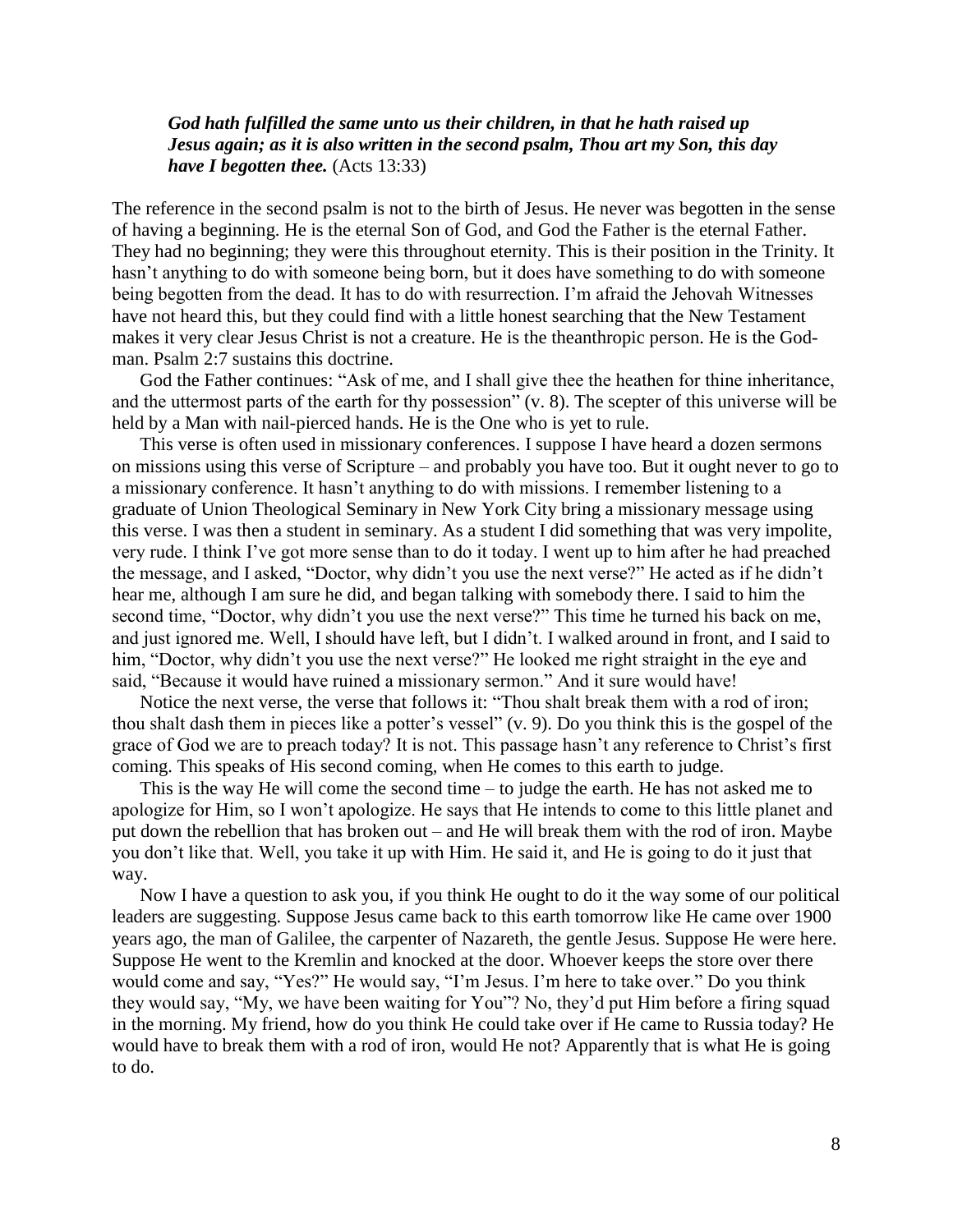Now suppose He goes to France. DeGaulle is not there anymore, but some ambitious men are there. They don"t want Him. Suppose He went down to Rome. I was there just a few weeks ago. I went over the Tiber and listened to a man speak. Although I could not understand what he was saying, I was told that he was telling the world how it ought to act. He would like to take over. Suppose our Lord would go and knock on the door of the Vatican. The man with the long garment would come to the door, and the Lord Jesus would say, "I"m here to take over." What do you think he would say? I think he would say, "Now look, You"ve come a little too soon. I"m having trouble with some of my priests; they want to get married, but I"m going to work that out. I don"t need You." I don"t think he would want Him.

Suppose He came to this country. Suppose He went to the Democratic headquarters or the Republican headquarters and said, "I"m here to take over." They would say, "We"re getting ready for a presidential campaign; we've already got our candidates; we don't need You." Now maybe you think their reaction would be different. Maybe you are saying, "Oh, they would take Him." Then why don"t they take Him? They do not because they won"t have Him! Suppose He went to the World Council of Churches today, and He said to Protestantism, "I'm here." Would they receive Him? Then why don"t they receive Him today?

My friend, when He comes the second time, He will come exactly as God said, "Thou shalt break them with a rod of iron; thou shalt dash them in pieces like a potter"s vessel." He intends to put down the rebellion when He comes to this earth the next time. Oh, my friend, this nambypamby way of thinking that our God is not going to judge! You and I are living in a world that is moving to judgment day, and God is going to judge.

#### **Camera Focus: God the Holy Spirit**

The camera in heaven goes off. The camera on earth comes on. Now God the Holy Spirit speaks: "Be wise now therefore, O ye kings: be instructed, ye judges of the earth. Serve the LORD with fear, and rejoice with trembling" (vv. 10, 11).

One of the most startling things I have encountered in studying the Bible the past few years is a little thing like this: God in the history of this world has always gotten a message to the rulers of this world. Always. No exception. Down yonder in the land of Egypt, ancient Egypt, there was a Pharaoh on the throne; there was a boy in prison. God kept him in prison so that at the right moment He could bring him out to make him the prime minister of Pharaoh at one of the most crucial periods in the history of the world. That is the way God does it.

Down yonder when the first great world power came into existence, Babylon, God put at the side of Nebuchadnezzar the man Daniel. He not only became his prime minister, but he also brought him to a saving knowledge of the living God. And God kept him there until Cyrus, the Persian, came to the throne. And Cyrus even made his decree in the name of the living God. Napoleon said that he was a man of destiny, that he was told God had raised him up. It is interesting how God has gotten His Word to the rulers of this earth.

In passing let me just mention a more contemporary example of this. I had heard that before the late John F. Kennedy went to Texas he"d had an interview with Billy Graham for about three hours. I had not been with Billy nor seen any member of the team for two or three years until I was in Florida at a banquet where I was seated next to Grady Wilson. I said, "Grady, I"ve been waiting to ask some of you who know about this. Is it true that Billy had an interview with Jack Kennedy for three hours?" He said, "It is true that he had an interview, but the time is wrong. He was with him for eight hours." Some of the questions they discussed were these: What is the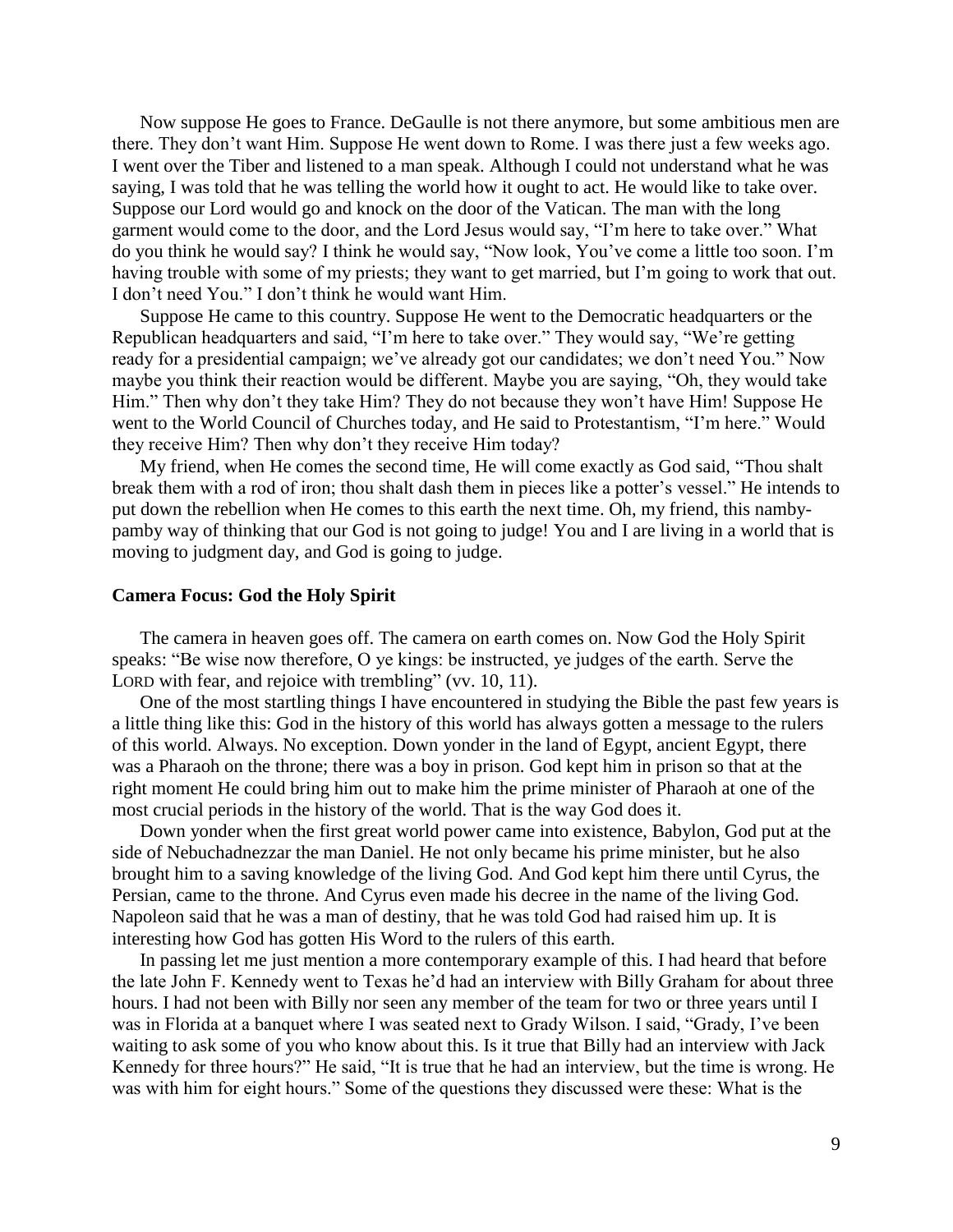difference between my church and your church? What is this that you preach about Jesus coming back again?

God has a way of getting the message in to the rulers of the world, those who are in high places. God the Holy Spirit says to the rulers: *"Serve the LORD with fear, and rejoice with trembling." Also He says: "Kiss the Son, lest he be angry, and ye perish from the way, when his wrath is kindled but a little. Blessed are all they that put their trust in him"* (v. 12). The late Dr. George Gill used to tell us in class, "Kiss the Son' is the Old Testament way of saying, "Believe on the Lord Jesus Christ, and thou shalt be saved" (Acts 16:31)."

Do you remember who kissed Him? Have you ever noted what our Lord said to Judas after he kissed Him? The theologians today argue about predestination, election, predetermination, and foreknowledge, and that this man Judas could not help what he did since it had been prophesied he would do it. Now I"m going to let the theologians handle that. I"m just a poor preacher who doesn"t know very much, so I stay away from those problems and let the theologians solve them. However, after I listen to them a while, I have a sneaking feeling they haven't solved them.

Notice what the Bible says, and it is well to listen to the Bible rather than to the theologians. Remember at Jesus' betrayal when Judas led the mob out to apprehend Jesus in the garden, he said, "I"ll identify Him for you by kissing Him." So he came to Jesus and kissed Him. Have you noted what Jesus said to him? "And Jesus said unto him, Friend, wherefore art thou come?" (Matthew 26:50). Why did He say that? Didn"t He know why Judas had kissed Him? Of course He did. Then why did He call him *friend?* What does He mean? Let me suggest this: "Judas, you have just kissed Me, which has fulfilled prophecy and has satisfied all the theologians who are going to come along. Now you are free to turn and accept Me, free to turn that kiss of betrayal into a kiss of acceptance. You can do that, Judas. You are a free moral agent." And the Spirit of God says, "Kiss the Son. Believe on the Lord Jesus Christ, and thou shalt be saved."

My friend, the Spirit of God today is in the world saying to mankind, "Kiss the Son before it is too late. Believe on the Lord Jesus Christ before it is too late. He is coming some day, and He is going to establish His kingdom here upon this earth. He is going to rule, and He is going to put down all rebellion. He will bring peace and harmony to this little earth."

#### **An Illustration From Life**

When I first went to Nashville, Tennessee, as a pastor, some friends, thinking they were doing me a favor, called me and said, "We have tickets for the Philadelphia Symphony Orchestra (I think it was) that"s coming to town, and we want to take you as our guest." Well, I love music, but I know nothing about it, and I can't sing it  $-$  I always help congregational singing by keeping quiet. Frankly, I can"t think of anything more boring than a whole evening of symphony! But I had to go because they were polite and I wanted to be polite, so I accepted graciously and went along.

I had never been to a thing like that before, and I was impressed by what I saw. We went in, took our seats, and in a few moments there began to drift out from the sides the musicians. They were in shirt sleeves for the most part, and each man went up to his instrument and started tuning it. The fellows with the fiddles too big to put under their chins sawed back and forth – oh, it sounded terrible. The fellows with the little ones they put under their chins squeaked up and down with those. The ones with the horns – oh my, nothing was in harmony. It was a medley of